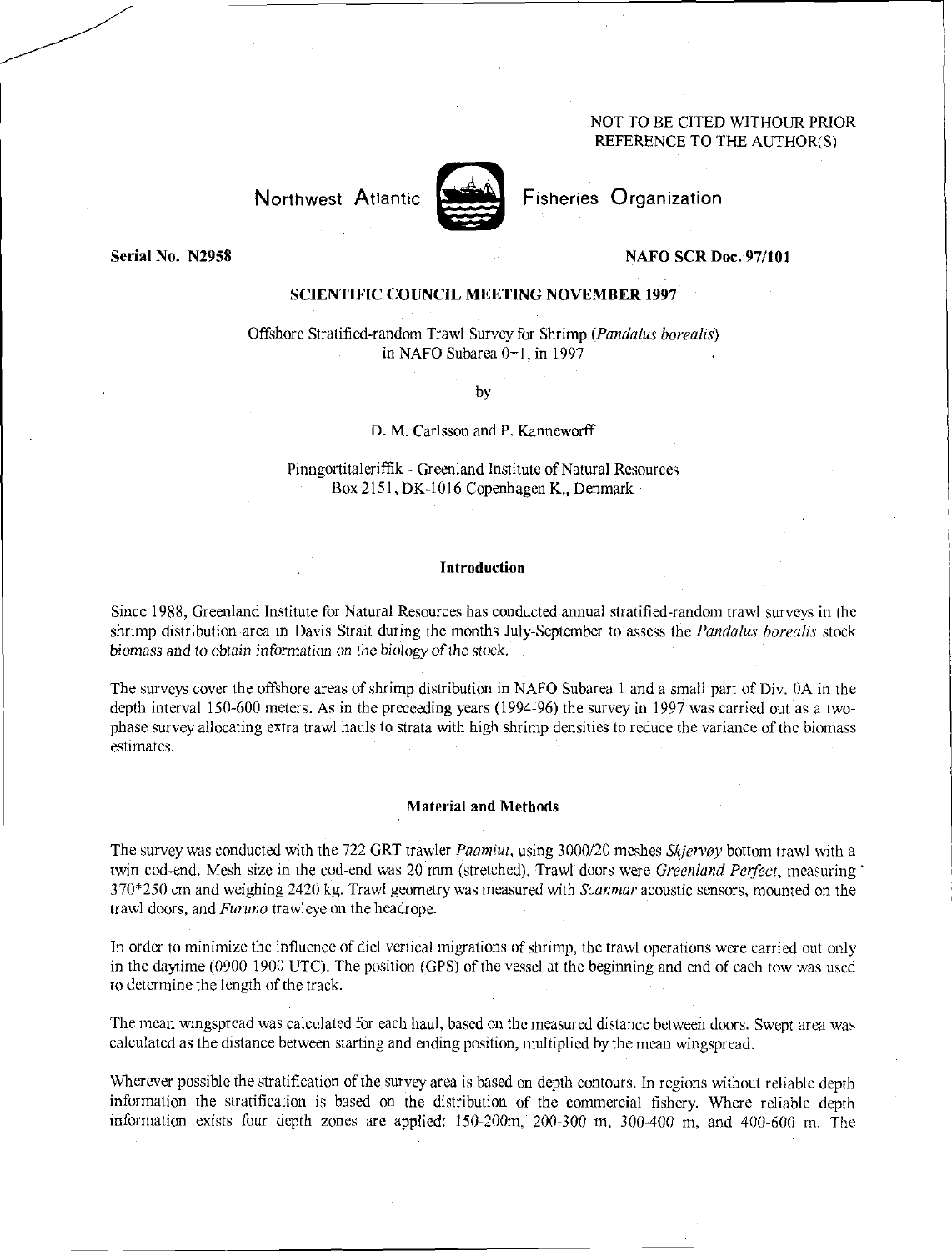stratification of the various areas have earlier been described in detail (Carlsson et al., 1995) as has the two phase sampling method.

During the survey period in July to September 157 trawl hauls were taken in the offshore area (Fig. 1). Of these 23 were taken as additional hauls in the second phase of the two-stage survey.

From each haul a sample of 4-5 kg of shrimp was taken. Shrimp were sorted by sex, and oblique carapax length was measured by slide calliper to nearest 0.1 mm. The samples were weighted by catch and stratum area to obtain estimates of total number of shrimp by sex and length *group* for each stratum and for the total area.

The total catch was sorted and weighed by species.

The overall length distribution of shrimp in 1997 was separated in age groups by modal analysis (Macdonald and Pitcher, 1979) after identification of modes by visual inspection of individual samples from a survey design project in area W3 (Carlsson, 1997a) and combined length frequencies from survey strata. Results were compared to results from modal analysis of total distributions from earlier years.

## Results and Discussion

The sampling scheme for the first phase of the survey was established following the same guidelines as in previous years (Folmer et al., 1996) in accordance with Doubleday (1981). Trawl hauls were allocated to strata proportionally with their extension, the mean coverage being approximately 800 km' per haul. Some strata (in regions N and S) with known very low densities were, however, given about one third of this coverage. Station sites were chosen at random within the strata, however, some care has been taken to avoid obviously unbalanced coverage of strata with large geographical extensions. By mistake the distribution of sampling sites in some of the strata in the 1997 survey were not adjusted for this, e.g. C3-4, W3-3, and W3-4 (Fig. 2).

### *Biomass, total estimate*

| Region | Biomass estimate | No. of hauls | 2 * standard deviation |
|--------|------------------|--------------|------------------------|
| North  | 7.120            | 29           | 4,930                  |
| Canada |                  |              | 300                    |
| West   | 106,019          |              | 36,893                 |
| South  | 26,108           |              | 22,643                 |

For all strata biomass estimates have been calculated (Table 1) by means of the swept area method. The estimated biomasses (in tons) for the four main regions are:

In the biomass estimates from 1993 and onwards account has been taken for occurrence of *Pandalus motaagui* in the survey catches (Folmer, 1996), and adjustment of the earlier given biomass estimates (Carlsson *et al.,* 1995) for this period has been introduced accordingly. For earlier years (1988-92) no correction has been made, partly because of the less extensive survey area, and partly because of the low proportion of *Pandalus montagui* in the catches at that time.

Since 1993 a downward trend in overall biomass is seen (Table 2 and Fig. 3), and the total biomass estimated for 1997 is the lowest recorded for the period of surveying this stock (1988-97). The total biomass for the offshore areas was estimated at 113.4 Kt, a significant decrease from the estimate of 186.4 Kt in 1996. The biomass is somewhat overestimated in the range of 1000 to 2500 tons for the years 1992-94 due to inclusion of *Pandalus montagui* in the calculations. This is most pronounced in the southermost areas, where larger concentrations have

2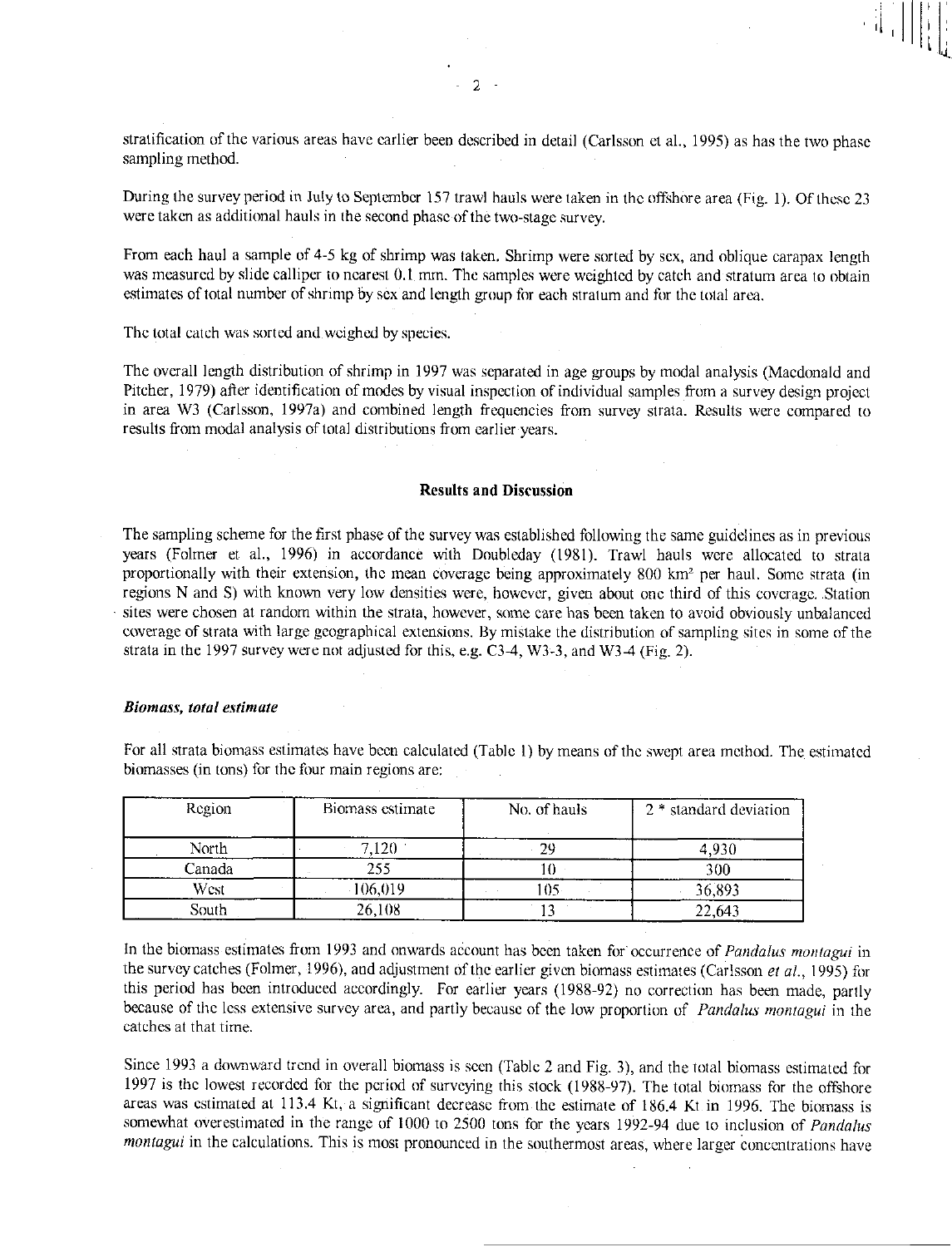been observed, e.g. in 1995 (Fig. 6b). An overall southward shift through the years is indicated with a downward tendency in regions N and C and in areas WI-W2 while the biomass in the areas W5-W7 has had an increasing proportion of the total biomass since 1992. This is in accordance with changes in distribution of the commercial fishery (Hvingel et al., 1996). Large variations in shrimp abundance estimates in the different areas from year to year is also observed (Fig. 4).

The region South has exhibited very large variations in the estimated biomasses (1992-97, Table 2). Also, extreme variations are seen between hauls during the same survey, and the total biomass estimate is thus determined with a very high degree of uncertainty (Table Id).

A comparison of biomass estimates from the stratified-random method (S-R) with those calculated by means of the Spline method (SSD, Stolyarenko, 1987) based on the same sampling data shows a good correlation (Fig. 5). A comparison is only possible for the regions W and C, because the SSD method is only useable for areas with detailed depth informatibn. As expected SSD estimates are consistently higher than S-R figures, especially for lower biomass values, as the sampling scheme does not satisfy both methods equally well. The SSD method prescribes that observed concentrations be delineated further during the survey by adding extra sampling sites around them. Without these secondary stations the biomass will be somewhat *overestimated* by this method.

The 1997 estimate calculated by the Spline method is 135.3 Kt, and the derived regression value for an S-R estimate is 107.6 Kt. This is very close to the original estimate from the S-R survey of 106.3 Kt for that area. Supposing that the distribution of stations in some of the strata have been less widespread in 1997 than in other years there would be a greater risk than normal of not detecting areas with higher concentrations, e.g. as seen in an area west of Store Hellefiskebanke (Fig. 2). In this area a special survey (Carlsson, 1997a) recorded some concentrations of shrimp. If catch figures *from this survey are* included in *the* SSD calculation, the biomass for the two regions concerned, W and C, is calculated to 166.9 Kt. Using the regression (Fig. 5) to estimate a corresponding value for an S-R estimate and with the assumption that the shrimp concentration west of Store Hellefiskebanke had been detected a biomass of 149.7 Kt is obtained: The figure derived via the SSD calculation is, however, still at the lower end of the range of estimates from the period. If this correction is applied the estimate for the total offshore area in 1997 (including region N) adds to 156.8 Kt (cf. Table 2).

Another way *of correcting for a possible* sampling error could be to include one or more of the stations from the special survey in the S-R calculation, disregarding that these stations are not chosen at random as part of the S-R design. If the station with the highest catch of shrimp from the special survey is included in stratum W3-3 the biomass estimate increases with 9.8 Kt. If the average of six of the stations with largest catches is included in the calculation as one additional station the biomass estimate increases with 5.3 Kt. Including stations in the same way in stratum W3-4 provides no significant changes for that stratum. In total, between 5 and 10 Kt might be added to the total offshore biomass estimate by this method.

Other areas with a lower than normal sampling coverage may be identified, e.g. Holsteinsborg Deep (Fig. 2). However, no further sampling data than the above are available and the final estimate for the total biomass must thus be regarded as a minimum for 1997, also if possible corrections (in the range of 5 to 43 Kt) are included.

#### *Biomass, depth distribution*

Large variations in the distribution of this stock can be observed, both from year to year and seasonally. The seasonal distribution pattern is observed by analysis of logbook data from the commercial fishery and described in Hvingel et al. (1996). The stratified-random trawlsurveys during the last ten years have been carried out at the same period of the year (July-August), and seasonal variations is therefore assumed to be suppressed. Fig. 6 (a and b) shows the biomass estimates in depth strata in the main areas WI-W7 from all years of surveys. In the main areas Wl, W3 and W4 a general reduction of the biomass is seen, apart from somewhat higher values in 1993-94 in WI. However, the area WI is very large and the density of shrimp has consistently been low compared to other areas. W2 has — apart from the situation in 1991 where the stock may have been heavily underestimated (Carlsson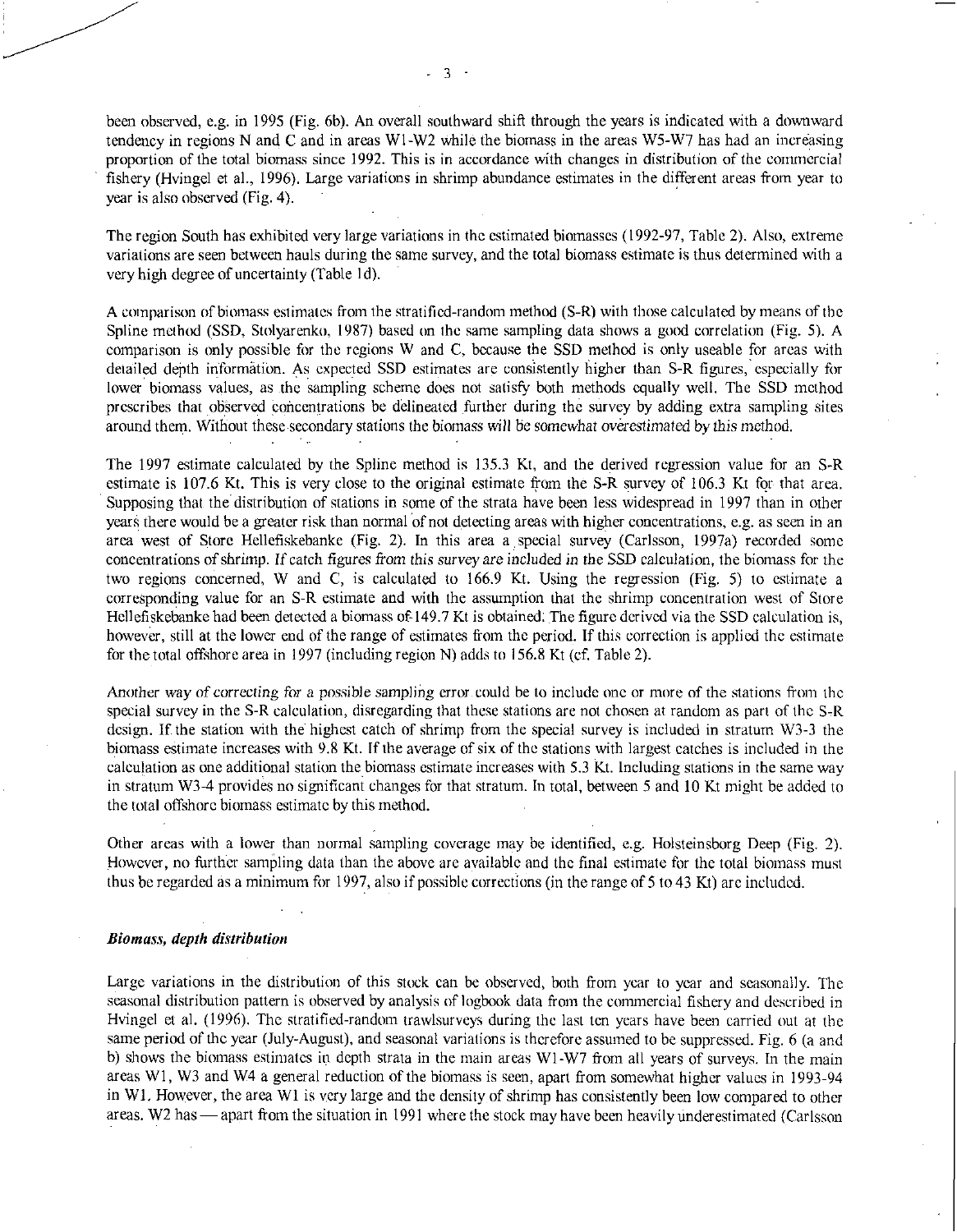et al., 1995) — shown some variation in the total biomass estimates, but with a good stability in the average density. Like in the other northern areas (W1 and W3-W4) a distinct shift in the depth distribution from shallow to deeper water is observed. In the area W5 the biomass seems to. have been fairly stable, even with an increasing tendency since 1992. The southermost areas, W6 and W7, however only sampled since 1990 and 1992, respectively, are indicated to have had occasional concentrations of shrinip in various depth strata.

## *Stock composition*

Number of shrimp in overall length distributions for the survey area (excluding areas S1 and S2) from 1990 to しょうしゅう ストール かくりょう ストール・ディー・エンジャー 1997 were: **Contractor** 

| shrimp<br>N0.<br>ΩŤ<br>v. |             |         |         |      |      |      |      |      |  |
|---------------------------|-------------|---------|---------|------|------|------|------|------|--|
| billions.                 | 1990        | QQ.     | 992     | 1993 | 994  | .005 | -996 | 997  |  |
| males                     | . .         | ست و ست | ZV.,    | 1.W  | ل رے | 10.U | .    | 19.0 |  |
| temales                   | o.v         | т.      | - - -   |      | J.   | J.   | ى ب  |      |  |
| Tōtal                     | ۰.,<br>47.0 | 10.U    | ر . ں . |      | - 1  | ---- | JO.J | 40.4 |  |

Total number of shrimp decreased from 1996 to 1997 (about 48%), in accordance with the decrease in the biomass estimate. The decrease is based on a significant decrease of about 52% in number of males and a relatively minor decrease of about 20% in females. Numbers of shrimp in 1997 are the lowest on record except for 1991, where the number of males were'even lower, while the number of females were at the same level. Number of males in 1991 may, however, be biased' downtvards due to the use of a 44 mm mesh size in the cod-end before 1993 (compared to 20 mm used since then).

Overall length distributions for the total survey area in 1992-97 are shown in Fig. 7, and Figures 6a and 6b show total length frequencies by stratum in 1997. Strata north of 69°30'N are combined into two strata NW (includes N1-N4) and NS (includes N5-N9), while strata on the Canadian side of the midline are combined into stratum C (includes Cl and C3).

By visual inspection of a number of male length frequencies of individual samples from a survey design project in area W3 (Carlsson, 1997a) a number of modes could be identified: 6-9. mm, 11-13 mm, 14.5-16.5 mm; 17-19.5 mm, 20-22 mm, and 22-24 mm carapace length (CL). These modes were in fair agreement with modes identified in pooled length frequencies by stratum and were used as input for modal analysis of the overall length frequency distribution.

Experiments with runs of the MIX program showed that a fixed coefficient of variation at 0.06 was appropriate. Attempts to run the model with 6 modes (means) as inferfed from the visual inspection did not succeed in the sense that it was necessary to keep the two-largest modes fixed to get a reasonable von Bertalanffy growth (Fig. 9a), while running the model with only 5 modes as input (by combining the two largest modes) gave a good fit, but increasing growth by age. In both models standard errors of proportions and means were acceptable (below .02 and .2, respectively).

Results of length frequency analysis of composition of survey catches are shown in Table 3 (for 1997 results of the six-mode run for males are given). Results from 1988-1994 were taken from Don Parsons (pers. comm.) and  $\label{eq:2.1} \mathcal{L}(\mathcal{L}(\mathcal{L}^{\mathcal{L}})) = \mathcal{L}(\mathcal{L}^{\mathcal{L}}) = \mathcal{L}(\mathcal{L}^{\mathcal{L}}) = \mathcal{L}(\mathcal{L}^{\mathcal{L}}) = \mathcal{L}(\mathcal{L}^{\mathcal{L}}) = \mathcal{L}(\mathcal{L}^{\mathcal{L}})$ NAFO (1995).

The estimated proportion of the two largest modes in the first run and the last mode in the second run are both about 40%; the proportion of the dominant male group at 17.4 mm CL are also at 40% in both runs. In both cases a lower than ever observed recruitment to the female group may be expected in 1998, and the group of males around 17.4 mm CL may not be expected to recruit to the fetnale group until year 2000 or year 1999, depending on which scenario is correct. The growth of the dominant group around 17.4 mm CL in the coming years may help to clarify this problem.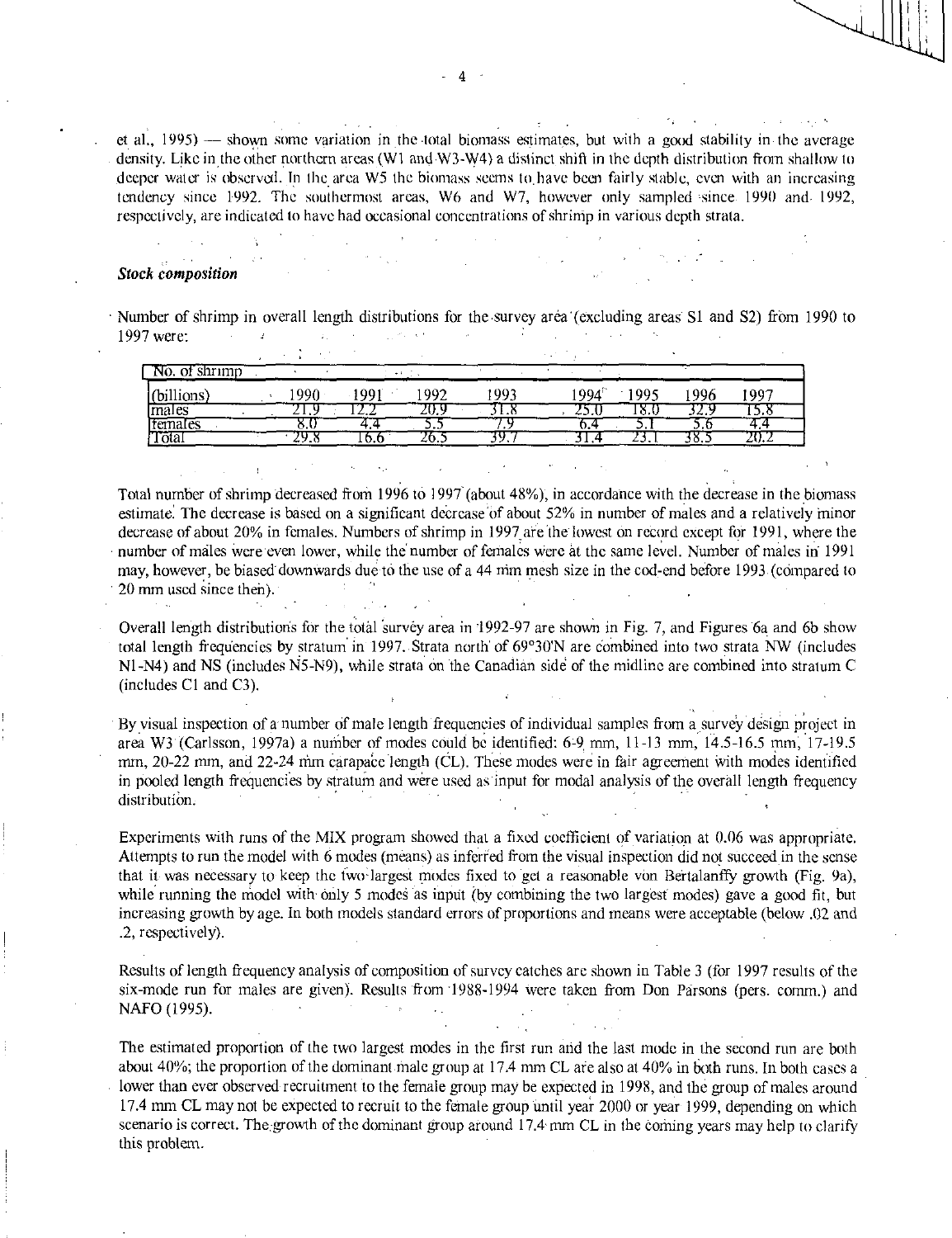A general length-at-age key for the West Greenland offshore shrimp stock was established by Savard et al. (1994) and *confirmed* in survey result *during* the *years,* especially by the occurrence of the very abundant 1985 year class, which occurred in the length frequencies at modes in accordance with the key. Based on this the mode at 17.4 mm CL represents the 1993 year class. However, changes in growth patterns seem to have occurred in 1997, as the mean CL of this year-class is larger than observed earlier for that age.

The same length-at-age key has been applied with fair results on survey samples from the Disko Bay. Reanalysis of survey samples from 1995 to 1997, however, indicate a different growth pattern in recent years (Carlsson, 1997b), and a similar reanalysis of offshore survey samples seems appropriate, especially as differences in growth patterns between strata is apparent. The optimal situation would be if biological data on the growth of shrimp could be obtained.

The male group around **17.4** mm CL (the 1993 year class according to the present interpretation) is evident in most strata and dominates at 18-19 mm CL in the southern part of the main survey area (strata W4-W7) and in WI and W<sub>2</sub> at 17-19 mm CL. Larger males are most abundant in strata W<sub>1</sub>-W<sub>3</sub>. Modes of smaller males are present in most strata, but small shrimp are most abundant in the southern stratum W5, where the 1996 year class is evident at 8.5 mm CL.

As in earlier years female modes are found at 25 mm (primiparous) and 26 mm CL (multiparous). The primiparous distribution is assumed to consist primarily of transitioned shrimp from the 1990 year class, which occurred in the male distribution at 21.4 mm CL in 1996 as a year class of mean strength. Females are most abundant in stratum W5, concurrent with the high biomass estimate in this area. •

## **Conclusions**

During the period of stratified random trawl surveys in the shrimp distribution area in NAFO SA0+1 the biomass estimates have shown a fair stability most *of* the *years. However, a general decline* is indicated *since* 1993, and the 1997 estimate is the lowest on record. The areas north of approximately 66°N have exhibited the largest declines, while an increase in the southern areas is indicated from the low value in 1991 to 1996. A decline from 1996 to 1997 is seen both in the northern and the southern areas. Large variations from year to year in the distribution of the biomass over the various depth strata and main areas may suggest that the stock is highly migratory.

Due to an unbalanced coverage of certain strata in 1997 the biomasses for these are supposed to be somewhat underestimated in the range of 5 to 43 thousand tons. Taking this into consideration the observed decrease from 1996 to 1997 is somewhat reduced, but the total biomass for 1997 is still relatively low.

In accordance with the low biomass estimate, abundance of shrimp is the lowest on record except for 1991. Overall length distributions and results from modal analysis indicate a relatively strong 1993 year class, although only at average size, but otherwise recruitment forecast is poor. The 1996 year class is indicated as more abundant than normal, but it is *to early* to judge its *actual size.* Recruitment prospects to the female group in 1998 and probably also in 1999 are the lowest on record, depending on the growth of the 1993 year class.

Different from earlier years, where concentrations of female shrimp were found in the northern strata of the main area, this year they are most abundant in the southern stratum W5, where also the highest biomass is found.

#### **References**

Carlsson, **D.M.,** 1997a. A first report on a special study on variations in catch of shrimp *(Pandalus borealis)* by depth in West Greenland (NAFO Subarea 1) in 1997. NAFO SCR Doc. 97/108, Serial No. N2965.

 $\mathcal{C}^{\text{max}}$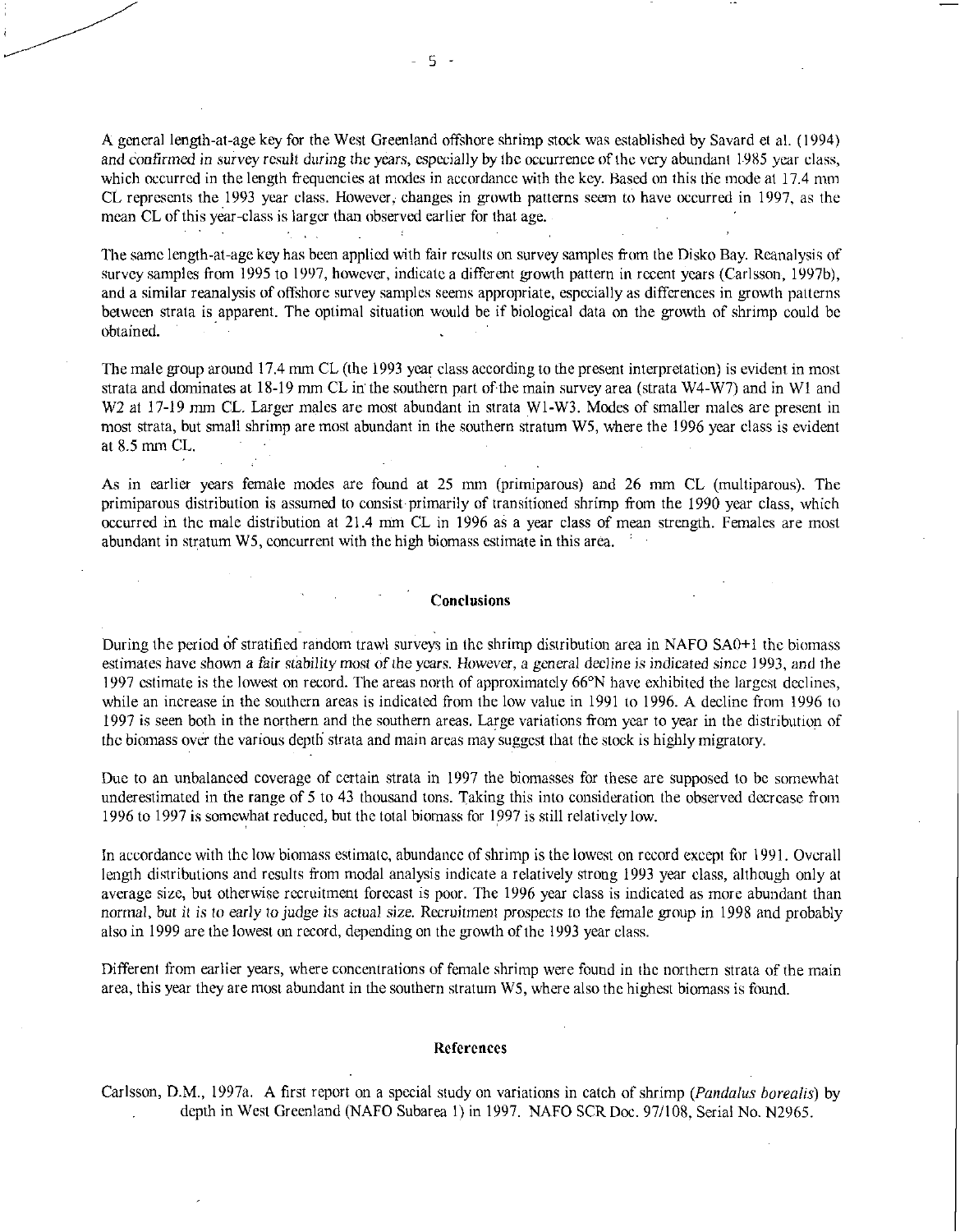- Carlsson, D.M., 1997b. A new interpretation of the age-at-length key for shrimp *(Pandalus borealis)* in the Disko area (Disko Bay and Vaigat) in West Greenland (NAFO Subarea 1). NAFO SCR Doc. 97/104, Serial No. N296I.  $\mathcal{A}_{\mathcal{A}}$  . ri y
- Carlsson, D.M., 0. Folmer, C. Hvingel and P. Kanneworff, 1995. Offshore trawl survey for shrimp *(Pandalus borealis)* in NAFO Subareas 0 and 1, in 1995. NAFO SCR Doc. 95/113. Serial No. N2652.
- Carlsson, D.M. and P. Kanneworff, 1997. Stratified-random trawl survey,for shrimp *(Pandalus borealis)* in Disko Bay and Vaigat, inshore west Greenland 1997. NAFO SCR Doc. 97/99, Serial No. N2956.
- Doubleday, W.G. *(ed.),* 1981. Manual of Groundfish Surveys in the Northwest Atlantic. NAFO Sci. Coun. Studies, No. 2, 1981.
- Folmer, 0. 1996. Occurrence of striped.shrimp *(Pondalus montagui)* along the west coast of Greenland from 1988 to 1996. NAFO SCR Doc., 96/113, Serial No. N2810.
- Folmer, 0., D.M. Carlsson, C. Hvingel and P. Kanneworff, 1996. Offshore trawl survey for shrimp *(Pandalus borealis)* in NAFO Subareas 0 and 1, in 1996. NAFO SCR Doc. 96/114. Serial No. N2811.
- Hvingel, C., H. Lassen and D.G. Parsons, 1996. A biomass index for northern shrimp *(Pandalus borealis)* in Davis . Strait based on multiplicative modelling of commercial catch-per-unit-effort data (1976-1995). NAFO SCR Doc. 96/111. Serial No. N2808.
- Hvingel, C., H. Siegstad and 0. Folmer, 1997. The Greenland fishery for northern shrimp *(Pandalus borealis)* off West Greenland 1970 - 1997. NAFO SCR Doc. 97/98, Serial No. Nn2955.
- Macdonald, P.D.M. and T.J. Pitcher, 1979. Age-groups from size-frequency data: a versatile and efficient method of analysing distribution mixtuies. J.Fish:Res.Board Can., 36, 987-1001.
- NAFO, 1995. Scientific Council Reports, 1994.

 $\sim$   $\sim$ 

- Savard, L., D.G. Parsons, and D.M. Carlsson, 1994. Estimation of age and growth of northern shrinip *(Pandalus borealis)* in Davis Strait (NAFO Subareas 0+1) using cluster analysis and modal analysis. J. Northw. Atl. Fish. Sci., Vol. 16:64-74.
- Stolyarenko, D.A., 1987. The spline approximation method' and survey design using interaction with a microcomputer: Spline Survey Designer Software System. ICES C.M. 1987/K:29.

 $\pm 1.5$  .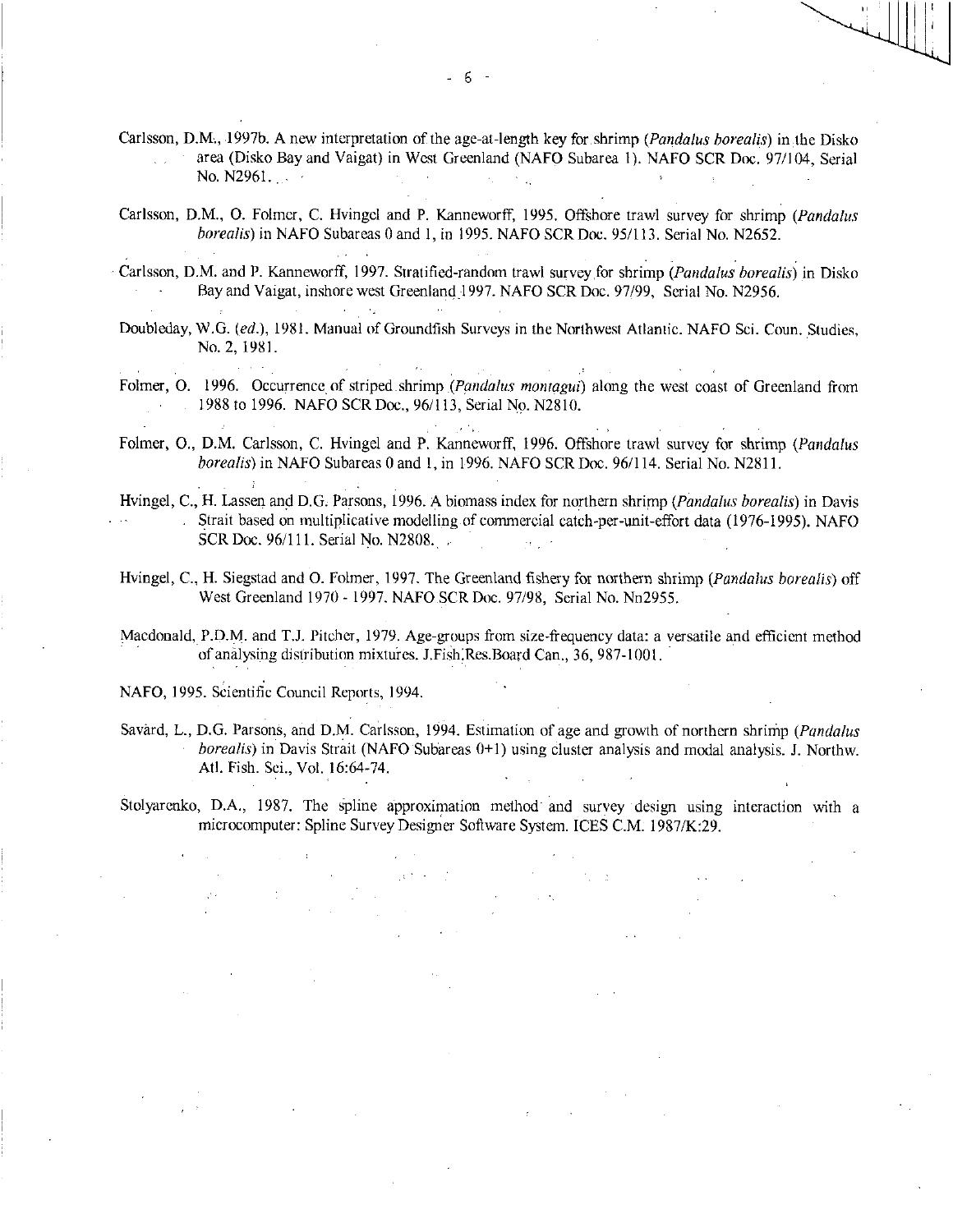| <b>STRATUM</b> | <b>SOKM</b>                | <b>TONS</b>             | <b>HAULS</b>            | <b>STD</b> | <b>STDERR</b>                   | MIN                     | MAX          |
|----------------|----------------------------|-------------------------|-------------------------|------------|---------------------------------|-------------------------|--------------|
| AREA W1        |                            |                         |                         |            |                                 |                         |              |
| 150-200 M      | 2416                       | 0.5                     | 3                       | 0,8        | 0.5                             | $\theta$                | $\mathbf{I}$ |
| <b>AREAW1</b>  |                            |                         |                         |            |                                 | $\ddot{\phantom{0}}$    |              |
| 200-300 M      | .5295                      | .35.2                   | 7<br>$\sim$             | 56.1       | 21.2.                           | $\cdot$                 | 139          |
| AREA W1        |                            |                         |                         |            |                                 |                         |              |
| 300-400 M      | 9239                       | 11451.9                 | 12                      | 12619.1    | 3642.8                          | Ű                       | 34976        |
| <b>AREA W1</b> |                            |                         |                         |            |                                 |                         |              |
| 400-600 M      | 752<br>. .                 | 3.1                     | 2                       | 2.2        | 1.6 <sub>2</sub>                | $2 -$                   | 5            |
| AREA W2        |                            |                         |                         |            |                                 |                         |              |
| 150-200 M      | 1857                       | $\Omega$                | $\overline{2}$          | $\Omega$   | $\Omega$                        | 0                       | $\theta$     |
| AREA W2        |                            |                         |                         |            |                                 |                         |              |
| 200-300 M      | 3026                       | 917.8                   | 5 <sup>o</sup>          | 1171       | $-523.7$                        | $\cdot$<br>6            | 2503         |
| <b>AREA W2</b> |                            |                         | $\cdot$                 |            | $\epsilon \rightarrow \epsilon$ |                         |              |
| 300-400 M      | 2158                       | 13752.6                 | 6                       | 9646.3     | 3938.1                          | 3156                    | 29635        |
| AREA W2        |                            |                         |                         |            |                                 |                         |              |
| 400-600 M      | 1723                       | 11756.6                 | 4                       | 6193.2     | 3096.6                          | 2932                    | 16608        |
|                |                            |                         |                         |            |                                 |                         |              |
| AREA W3        |                            |                         |                         | ٠,         |                                 |                         |              |
| 150-200 M      | 2215                       | 0.1                     | 3 <sub>1</sub>          | 0.2        | 0.1                             | $\Omega$                | $\Omega$     |
| AREA W3        |                            |                         |                         |            |                                 |                         |              |
| 200-300 M      | 4310                       | 213.7                   | 6                       | 345.1      | 140.9                           | 0                       | 905          |
| AREA W3        |                            |                         |                         |            |                                 |                         |              |
| 300-400 M      | 2714                       | 4136.1                  | 3                       | 4025.7     | 2324.2                          | $147 -$                 | 8198         |
| AREA W3        |                            |                         |                         |            |                                 |                         |              |
| 400-600 M      | 3361                       | 10488.8                 | 4                       | 3978.1     | 1989                            | 6658                    | 15681        |
| AREA W4        |                            |                         | ÷                       |            |                                 |                         |              |
| 150-200 M      | 4252                       | 395.5                   | $\overline{\mathbf{5}}$ | 535.5      | 239.5                           | 0                       | 1163         |
| <b>AREA W4</b> |                            |                         |                         |            |                                 |                         |              |
| 200-300 M      | 1791                       | 943                     | $\overline{2}$          | 20.8       | 147                             | 80                      | 109          |
| AREA W4        |                            |                         |                         |            |                                 |                         |              |
| 300-400 M      | 812                        | 2161                    | $\overline{2}$          | 226        | 159.8                           | 56                      | 376          |
| AREA W4        |                            |                         |                         |            |                                 |                         |              |
| 400-600 M      | 1967                       | 31                      | 3<br>and the sale       | . 16.1     | 9.3                             | 13<br>$\sim$            | 43           |
| AREA W5        |                            |                         |                         |            |                                 |                         |              |
| 150-200 M      | 1995                       | 57.3                    | 3                       | 98.2       | 56.7                            | 0                       | 171          |
| AREA W5        |                            |                         |                         |            |                                 |                         |              |
| 200-300 M      | 3454                       | 26750.4                 | 8                       | 39966.1    | 14130.2                         | 178                     | 101564       |
| AREA W5        |                            |                         |                         |            |                                 |                         |              |
| 300-400 M      | 1797<br>$\hat{\mathbf{r}}$ | 97993                   | $\overline{4}$          | 12541.4    | 6270.7                          | $\overline{2}$          | 28056        |
| AREA W5        |                            |                         |                         |            |                                 |                         |              |
| 400-600 M      | year a<br>2806             | 7088                    | 4                       | 8986.5     | 4493.2                          | 906                     | 20432        |
| AREA W6        |                            |                         |                         |            |                                 |                         |              |
| 150-200 M      | 1095                       | 112.7                   | 1                       | ×,         |                                 | 113                     | 113          |
| AREA W6        |                            |                         |                         |            |                                 |                         |              |
| 200-300 M      | 1491                       | 2.6                     | $\overline{2}$          | 1.8        | 1.3                             | 1                       | 4            |
| AREA W6        |                            |                         |                         |            |                                 |                         |              |
| 300-400 M      | 1300                       | 804.6                   | $\overline{2}$          | .80.9      | 57.2                            | 747                     | 862          |
| AREA W6        |                            |                         |                         |            |                                 |                         |              |
| 400-600 M      | 884                        | 327                     | $\overline{2}$          | 129.8      | 91.8                            | 235                     | 419          |
| AREA W7        |                            |                         |                         |            |                                 |                         |              |
| 150-200 M      | 2419                       | 91.2                    |                         | 155.7      | 89.9                            | 0                       |              |
| AREA W7 ·      |                            | $\sigma = \sigma$<br>٠. |                         |            |                                 |                         | 271          |
|                |                            |                         |                         |            |                                 |                         |              |
| 200-300 M      | 985<br>$\hat{\mathbf{v}}$  | 5386                    | 4<br>$\epsilon$         | 10685.6    | 5342.8                          | 1                       | 21414        |
| AREA W7        | ×                          |                         | $\epsilon$              |            | $\sigma_{\rm{max}}$             |                         |              |
| 300-400 M      | 239                        | 2104                    | $\cdot$ 2               | 2973.5     | 2102.5                          | $\mathbf{1}$            | 4207         |
| AREA W7        |                            |                         | $\bullet$               |            |                                 |                         |              |
| 400-600 M      | 273                        | 2.6                     | L                       |            |                                 | $\overline{\mathbf{3}}$ | 3            |

Table 1a. Estimated trawlable biomass and sampling statistics in strata in the areas W1-W7.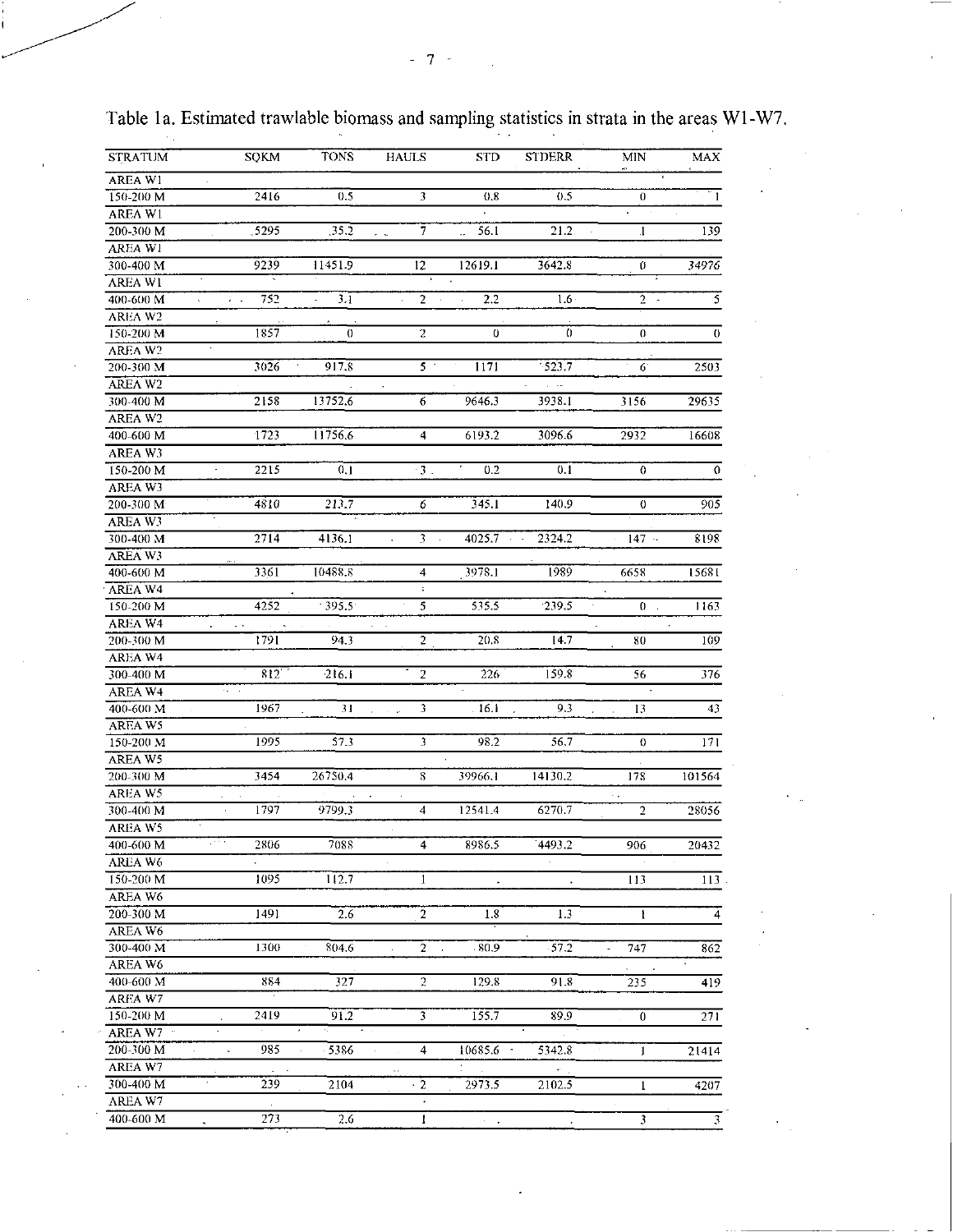| <b>STRATUM</b>      | <b>SQKM</b> | <b>TONS</b>          | <b>HAULS</b>                   |                          | STD STDERR              | MN                       | <b>MAX</b>       |
|---------------------|-------------|----------------------|--------------------------------|--------------------------|-------------------------|--------------------------|------------------|
| <b>AREA CI</b>      |             |                      |                                | $\overline{\phantom{a}}$ |                         |                          | $\ddot{\bullet}$ |
| 300-400 M           | 655         | 5.                   | $\mathcal{P}$                  | $-7.1$                   | 5.                      | 0                        | $10 -$           |
| AREA C1             |             | $\cdot$              |                                |                          | ٠                       |                          | ٠                |
| 400-600 M           | 312         |                      | າ                              | 5.4                      | 3.8                     | 3                        | 11               |
| AREA C3             |             | $\sigma$ , $\sigma$  | $\mathbf{r}$                   |                          | $\sim$<br>$\sim$ $\sim$ |                          |                  |
| 200-300 M           | 660         | $10.3 -$             | C.                             | 4.5                      | 3.2<br>$\star$          | $-7$<br><b>Carl Carl</b> | 13               |
| AREA C3             | as.         | $\ddot{\phantom{1}}$ |                                |                          | $\sim$                  | ٠<br>$\mathbf{v}$        |                  |
| 300-400 M           | 1192        | 228.4                | 2<br>$\epsilon = 1$            | 212.1                    | 150<br>$\lambda$        | 78                       | 378              |
| AREA C <sub>3</sub> |             |                      |                                |                          |                         |                          |                  |
| 400-600 M           | 623         | 4.6<br>$\sim$ $\sim$ | $\mathcal{P}$<br>$\sim$ $\sim$ | 2.5                      | 1.7                     | ٦                        | 6                |

Table lb. Estimated trawlable biomass and sampling statistics in strata in the areas CI-C3.

Table lc. Estimated trawlable biomass and sampling statistics in strata in the areas N1-N9.

 $\mathcal{L}^{\text{max}}_{\text{max}}$  and  $\mathcal{L}^{\text{max}}_{\text{max}}$ 

| <b>STRATUM</b>      | SOKM  | <b>TONS</b> | <b>HAULS</b>     | <b>STD</b> | <b>STDERR</b> | MN       | <b>MAX</b>       |
|---------------------|-------|-------------|------------------|------------|---------------|----------|------------------|
| <b>AREA N1</b>      | 3664  | 803.7       |                  | 1761.8     | 787.9         | $\Omega$ | 3955             |
| AREA N <sub>2</sub> | 11740 | $-2046.6$   |                  | 4571       | 2044.2        | -0       | 10223            |
| AREA N3             | 368   | 107         | $\mathcal{L}$    | 109.5      | 77.5          | 29       | 184              |
| AREA N <sub>4</sub> | 2257  | 1133.4      | 3                | 779.8      | 450.2         | 474      | 1994             |
| AREA N5             | 5766  | $-2576$     | $\overline{3}$ . | 1665.6     | 961.6         | .759     | 4030             |
| AREA N6             | 3237  | 440.6       | $4^{\circ}$      | 756.5      | 378.2         | 15       | 1574             |
| AREA N7             | 1029  | 0.6         |                  |            |               |          |                  |
| AREA N8             | 8063  | 6.1         | ٦                | 75         | 4.3           |          | 15               |
| AREA N9             | 2407  | 5.9         | $-3$             | -6.9       | 4             | 2        | -14<br>$\bullet$ |

| <b>STRATUM</b>      | <b>SOKM</b> | <b>TONS</b> | HAULS |         | STD STDERR | МN | <b>MAX</b> |
|---------------------|-------------|-------------|-------|---------|------------|----|------------|
| AREA S1             | 1993        | 26081.4     |       | 35801.6 | 11321.5    |    | 102963     |
| AREA S <sub>2</sub> | 4526        | 27.1        |       | 25.1    | 145        |    |            |

| Table 2. Biomass estimates 1988-97 in combined areas from north to south (thousand tons). |  |  |  |  |  |  |  |  |  |
|-------------------------------------------------------------------------------------------|--|--|--|--|--|--|--|--|--|
|-------------------------------------------------------------------------------------------|--|--|--|--|--|--|--|--|--|

|               |       |       |       |                 |      |               | --    | $\cdots$ would to $\cdots$ |       |       |
|---------------|-------|-------|-------|-----------------|------|---------------|-------|----------------------------|-------|-------|
| Area          | 1988  | 1989  | 1990  | 1991            | 1992 | 1993          | 1994  | 1995                       | 1996  | 1997  |
| $N1-N4$       | 12.8  | 8.1   | 8.8   | 4.1             | 14.2 | 8.2           | 3.3   | 3.1                        | 7.5   | 4.1   |
| <b>N5-N9</b>  | 9.1   | 3.2   | 2.9   | ۹.۹             | 7.0  | 0.3           | 52    | 6.7                        | 1.6   | 3.OI  |
| $W1-W2$       | 57.7  | 56.6  | 78.4  | 38.8            | 55.6 | 103.2         | 81.1  | 44.9                       | 54.5  | 37.9I |
| $W3-W4$       | 65.9  | 81.5. | 48.3  | 41 <sub>1</sub> | 37.8 | 40.8          | 45.1  | 43.3                       | 30.3  | 15.6  |
| $C1+C3$       | 93    | 38    | . 14  | 4.7             | 16.8 | $3.6^{\circ}$ | 7.0   | 5.1                        |       | 0.3   |
| $W5-W7$       | 16.8  | 38.4  | 24.7  | 28.6            | 47.1 | 66.5          | 36.0  | 41.9                       | 90.8  | 52.5  |
| <b>S1-S2</b>  |       |       |       |                 | 0.5  | 19.9          | 23.7  | 1.8                        | 3.8   | 26.1  |
| <b>T</b> otal | 171.6 | 191.6 | 174.5 | 19.2            | 79.6 | 242.4         | 201.4 | 146.9                      | 190.2 | 139.5 |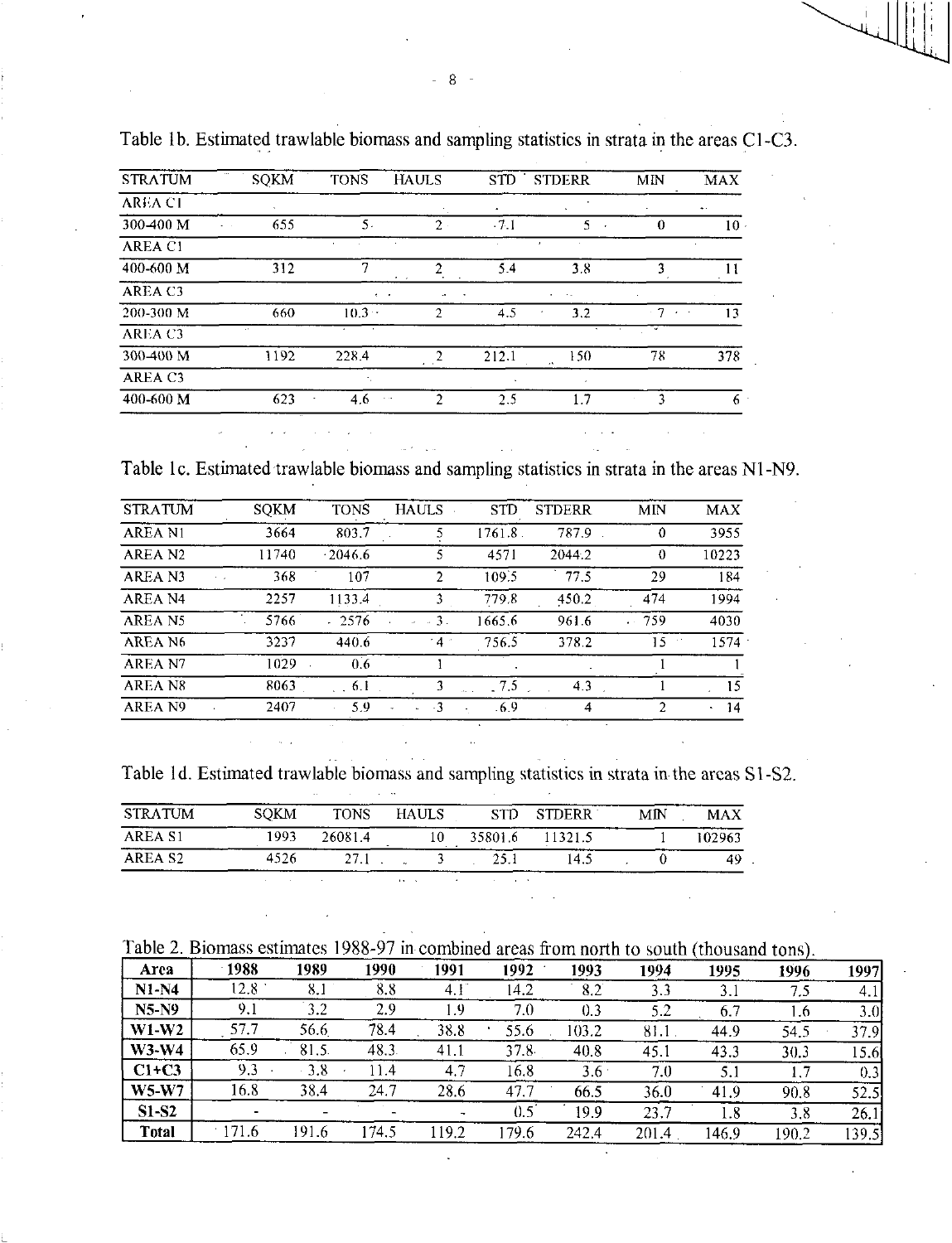Table 3. Length- and percents-at-age of males, and abundance-at-age of all shrimp based on modal analysis of total length frequency distributions from the survey area (N+C+Wl-W7) 1988-1997.

 $\ddot{\cdot}$ 

 $\zeta_{\rm esc}$ 

Males, lengths-at-age Age 1988 1989 1990 1991 1992 1993 1994 1995 1996 1997 mean

| $\sim$ |                   |      |         |      |                   |             |                     |      |         |        |      |
|--------|-------------------|------|---------|------|-------------------|-------------|---------------------|------|---------|--------|------|
|        |                   |      |         |      |                   |             |                     |      |         |        |      |
|        |                   |      |         |      |                   | 9.3         | 8,5                 | 8.5  | 8.5I    | 8.6    | 8.7  |
|        | 12.3              | 12.6 | 12.0    |      | $ 12.7 $ $ 13.2 $ | $-11.9$     | .11.9               | 10.9 | 11.6    | [11.8] | 12.1 |
|        | 14.7 <sup>1</sup> | 15.4 | 14.0    | 15.8 | 15.1              | 14.1        | 14.3                | 13.7 | 13.8    | 14.3   | 14.5 |
|        | 17.4              | 17.3 | 16.8    |      | $17.3$   $17.2$   | 16.9        | .16.8               | 17.1 | 16.8    | 17.5   | 17.1 |
|        | 19.91             | 19.5 | 19.2    | 19.8 | 19.3              |             | $^{\circ}19.3$ 19.5 | 19.7 | $-19.2$ | 20.3   | 19.6 |
|        | 22.3              | 22:1 | $-21.2$ | 21.5 |                   | $22.0$ 21.8 | 22.0                | 22.3 | 21.4    | 22.0   | 21.9 |
|        |                   |      |         |      |                   |             |                     |      |         |        |      |

# Males, percents-at-age

 $\overline{2}$ 

| Age   | 1988             | 1989  | 19901 | 1991  | 1992  | 1993  | 1994  | 1995      | 1996  | 1997 | mean  |
|-------|------------------|-------|-------|-------|-------|-------|-------|-----------|-------|------|-------|
|       |                  |       |       |       |       |       |       |           |       |      |       |
|       |                  |       |       |       |       | 1.6   | 1.0   | 2.9       | 2.2   | 4.5  | 2.4   |
| ◠     | 2.3              | l .41 | 3.8   | 1.3   | 3.4   | 6.8   | 5.3   | 2.7       | 5, 8  | 4.9  | 3.8   |
|       | 4.7 <sub>1</sub> | 14.51 | 4.8   | 5.2   | 11.8  | 10.7  | 9.6   | 6.3       | 24.2  | 10.3 | 10.2  |
| 4     | 19.0)            | 50.1  | 144   | 14.1  | 15.1  | 22.5  | 26.4  | 20.0      | 21.3  | 38.4 | 24.1  |
|       | 39.2             | 21.9  | 53.4  | 18.1  | 27.1  | 32.1  | 27.9  | 42.1      | 18.2  | 19.5 | 30.0  |
| 61    | 34.8             | 12.1  | 23.6  | 61.3  | 42.7  | 26.3  | 29.8  | 26.0      | 28.3  | 22.3 | 30.7  |
|       |                  |       |       |       |       |       |       |           |       |      |       |
| Total | 100.0            | 100.0 | 100.0 | 100.0 | 100.1 | 100.0 | 100.0 | $100.0\,$ | 100.0 | 99.9 | 101.2 |

# Abundance-at-age, all shrimp (billions)

| Age   | 1988 | 1989 | 1990       | 1991 | 1992 | 1993 | 1994 | 1995 | 1996 | 1997 | mean |
|-------|------|------|------------|------|------|------|------|------|------|------|------|
|       |      |      |            |      |      |      |      |      |      |      |      |
|       |      |      |            |      |      | 0.5  | 0.3  | 0.5  | 0.7  | 0.7  | 0.5  |
| າ     | 0.4  | 0.4  | $\,$ , 0.8 | 0.2  | 0.7  | 2.2  | 1.3  | 0.5  | 1.91 | 0.8  | 0.9  |
| 3     | 0.9  | 4.6  | 1.1<br>гN  | 0.6  | 2.5  | 3.4  | 2.4  | 1.1  | 8.0  | 1.6  | 2.6  |
| 4     | 3.4  | 16.0 | 3.2        | 1.7  | 3.2  | 7.2  | 6.6  | 3.6  | 7.0  | 6.1  | 5.8  |
|       | 7.1  | 7.0  | 11.7       | 2.2  | 5.7  | 10.2 | 7.0  | 7.6  | 6.0  | 3.1  | 6.7  |
| 6     | 6.3  | 3.9  | 5.2        | 7.5  | 8.9  | 8.4  | 7.5  | 4.7  | 9.3  | 3.5  | 6.5  |
| $7+$  | 7.7  | 6.0  | 8.0        | 44   | 5.5  | 7.9  | 6.4  | 5.1  | 5.6  | 4.4  | 6.1  |
|       |      |      |            |      |      |      |      |      |      |      |      |
| Total | 25.8 | 37.9 | 29.9       | 16.6 | 26.4 | 39.7 | 31.4 | 23.1 | 38.5 | 20.2 | 29.2 |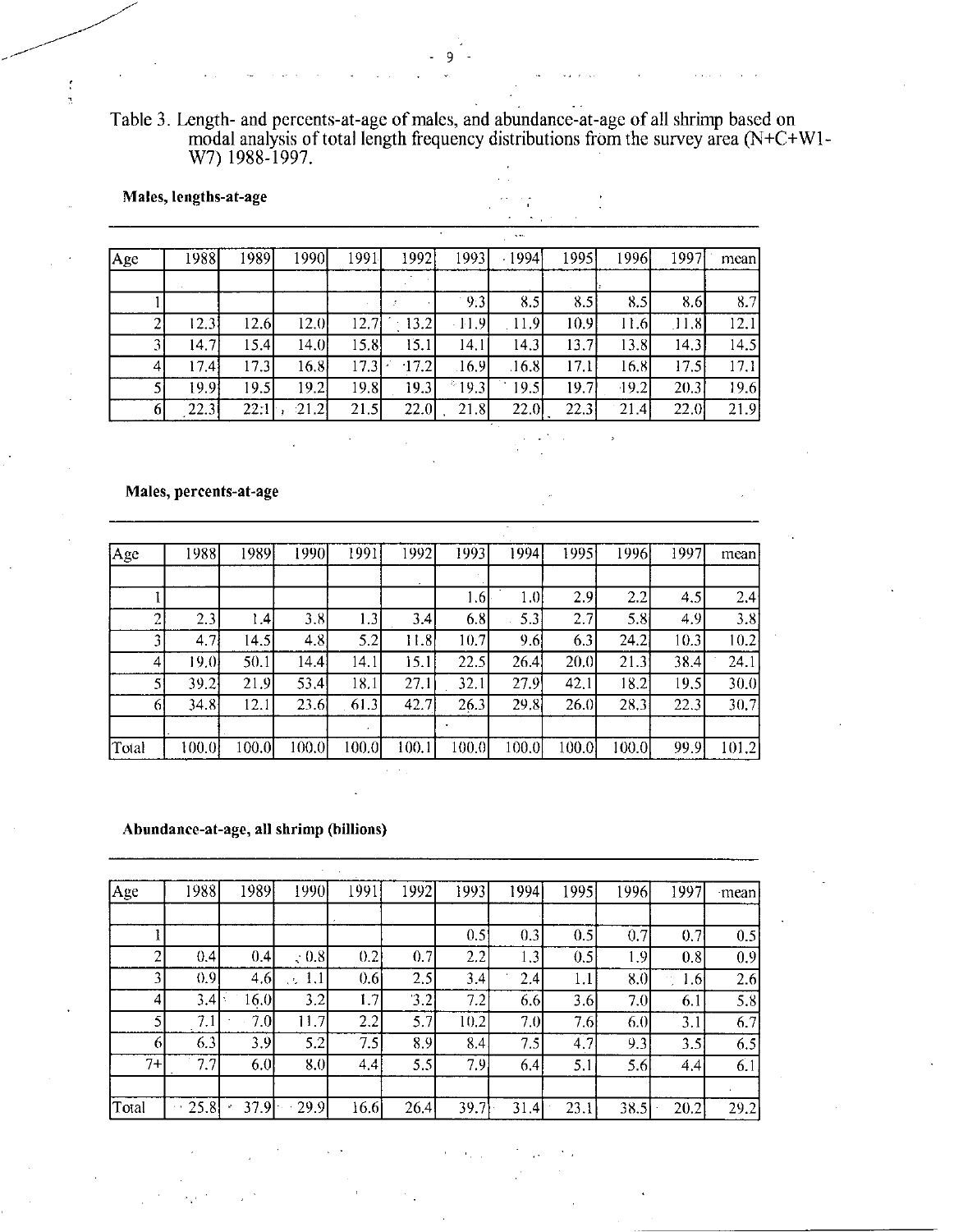

Figure 1. Sampling sites and shrimp densities (catch per km<sup>2</sup> swept area) in the trawl survey in 1997. Inshore sampling stations (Disko Bay area) are also shown, but material from this survey is reported separately (Carlsson and Kanneworff, 1997).

 $-10 -$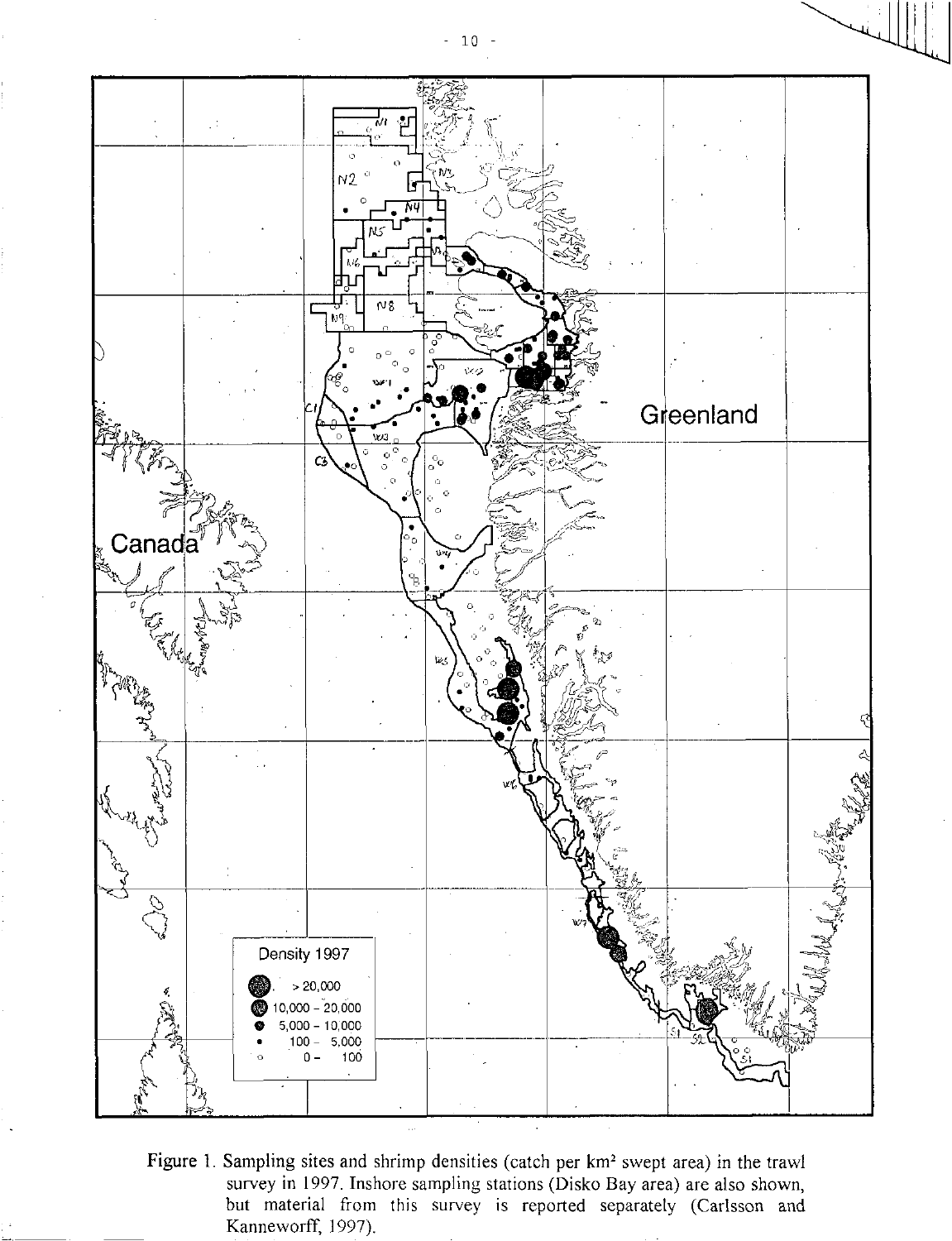

Figure 2. Distribution of stations in part of the survey area. Note the unbalanced coverage in stratum C3-4, the southern parts of W3, and in Holsteinsborg Deep (hatched areas, see text).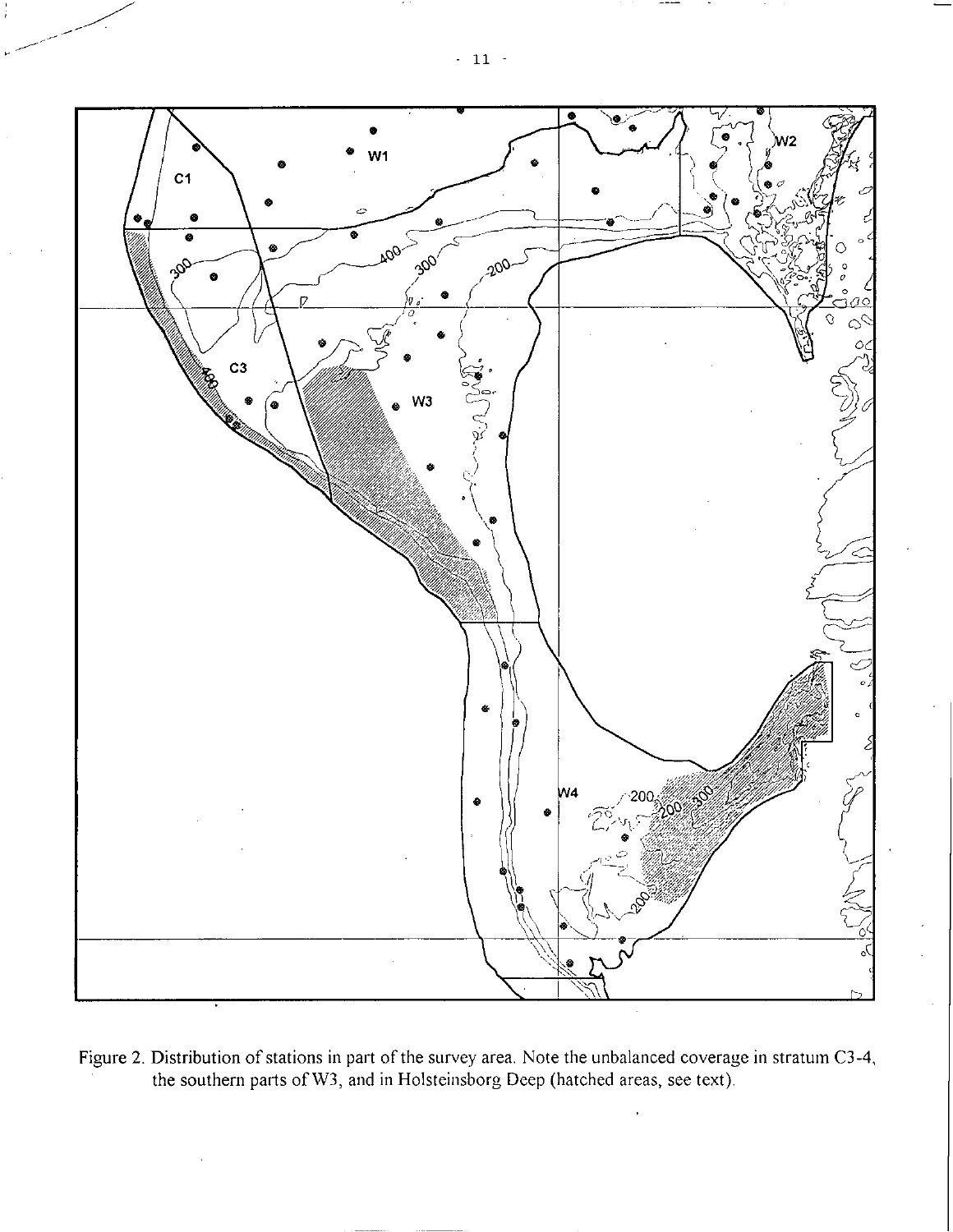

Figure 3. Estimated biomass in groups of strata for surveys in SA0+1 offshore, 1988- 97.



Figure 4. Estimated densities (tons per  $km^2$ ) in groups of strata for surveys in SA 0+1 offshore, 1988-97.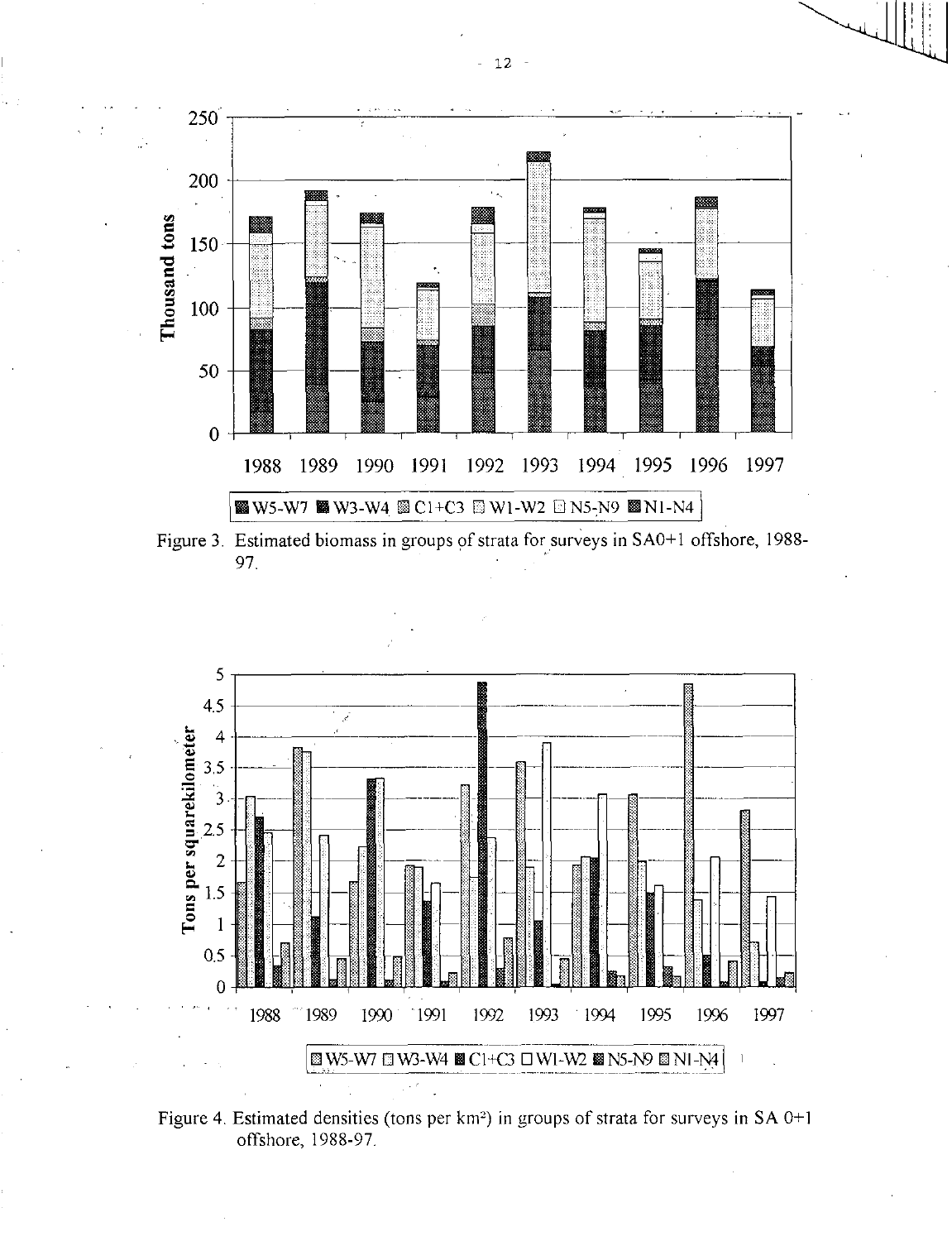

Figure 5. Comparison of two methods for calculating biomass estimates. The 1997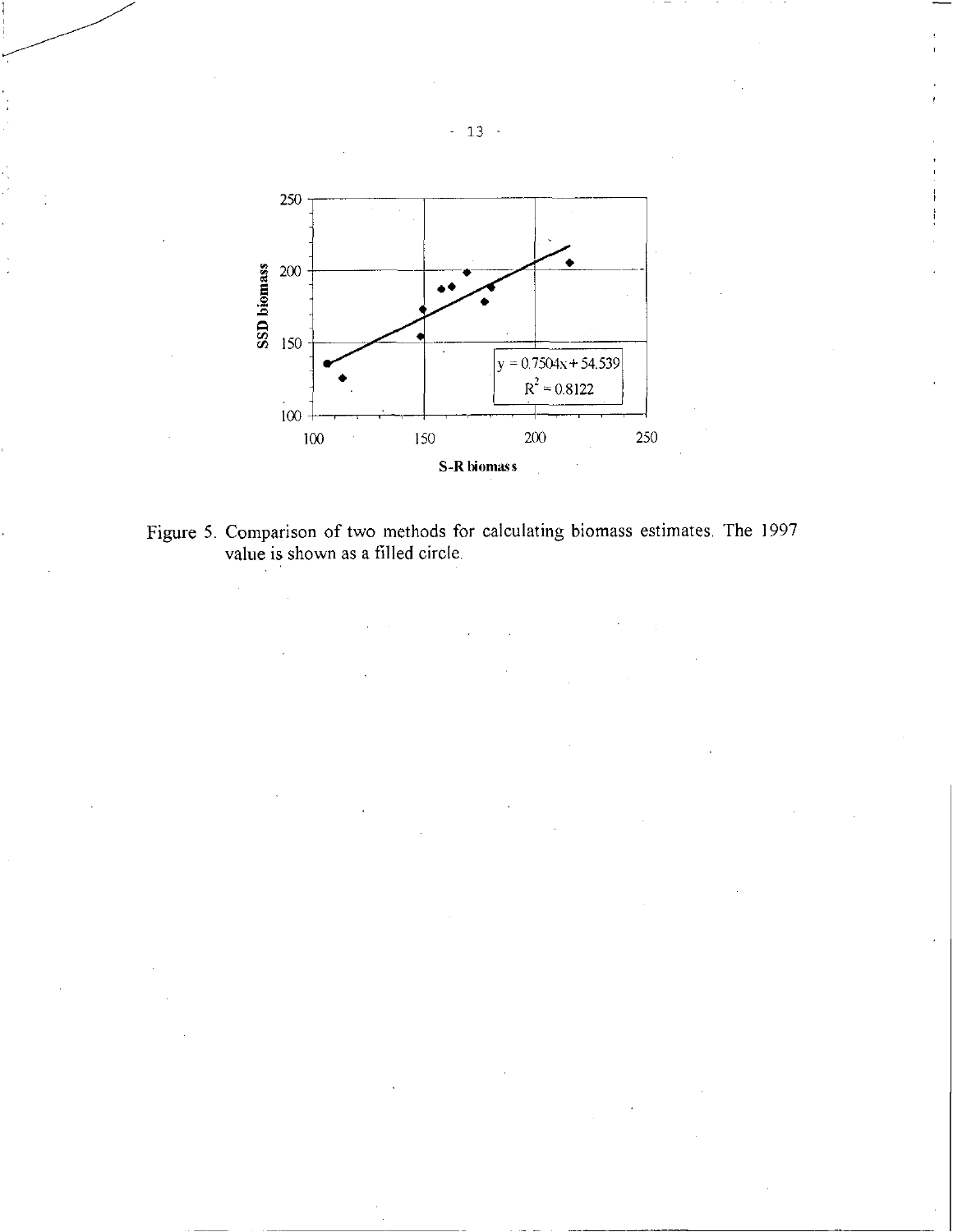

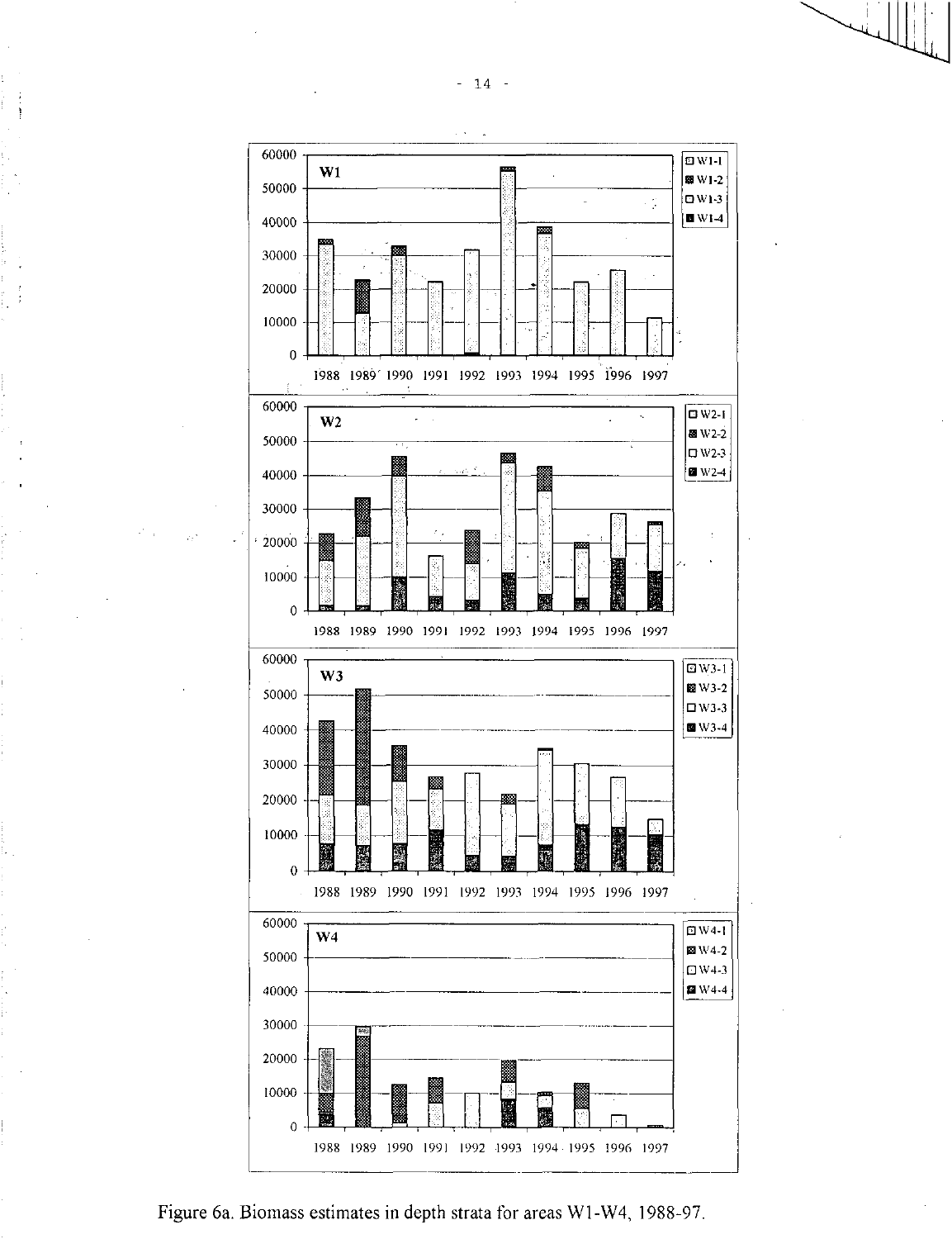



 $-15 -$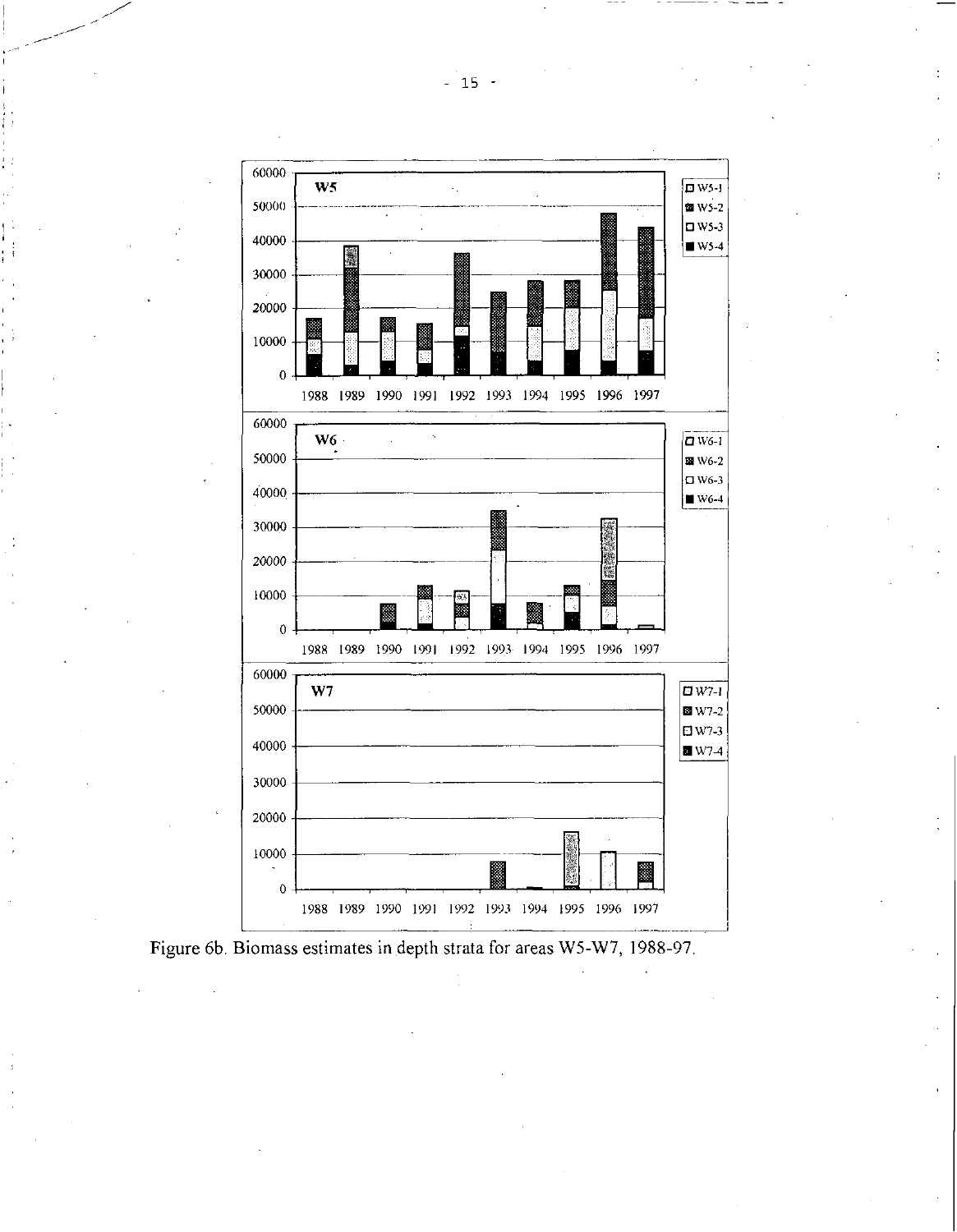

Figure 7. Numbers of shrimp by length group (CL) in total survey area (excluding area S) in 1992-97.

 $-16 -$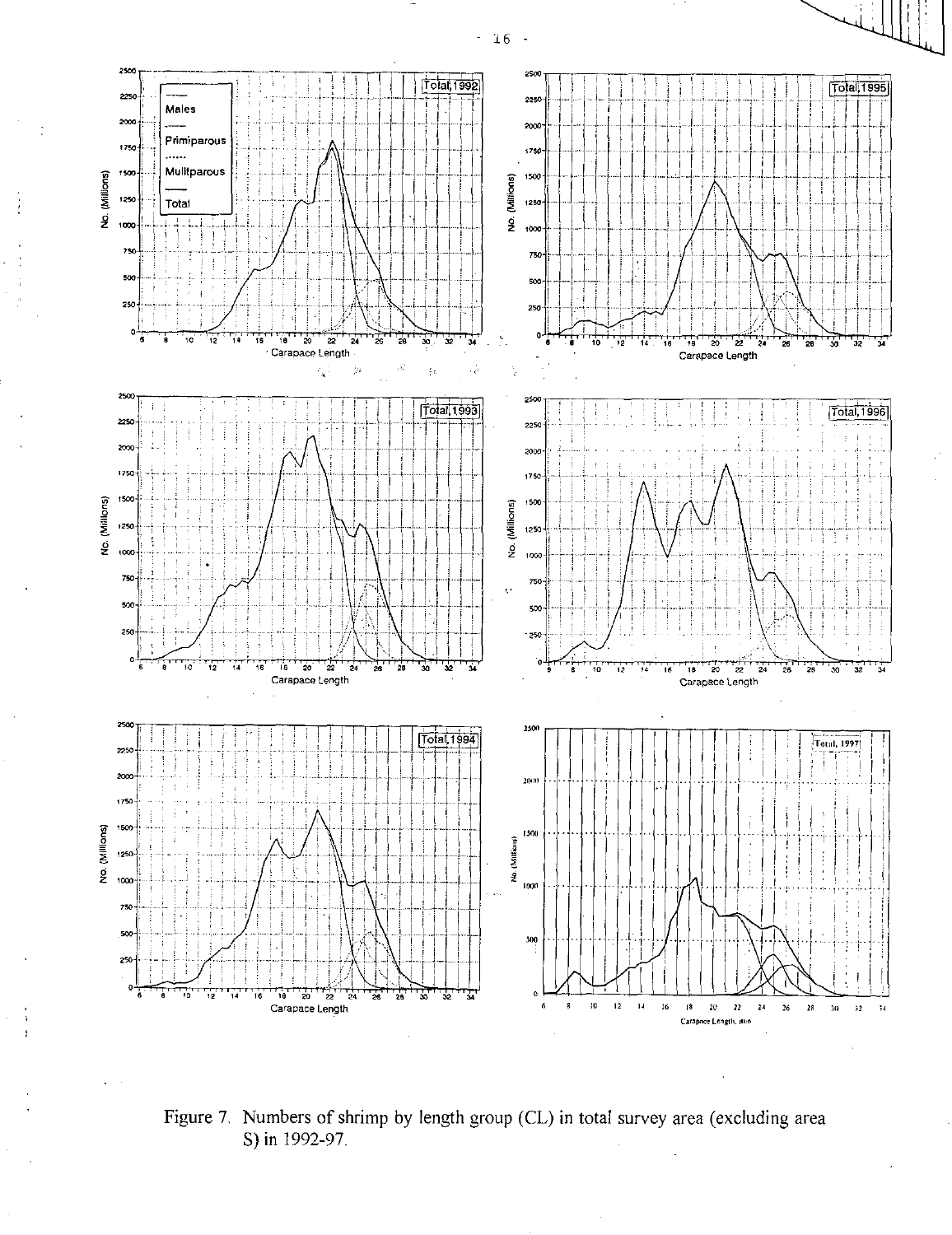- 17 -

 $\overline{\mathbf{r}}$ 



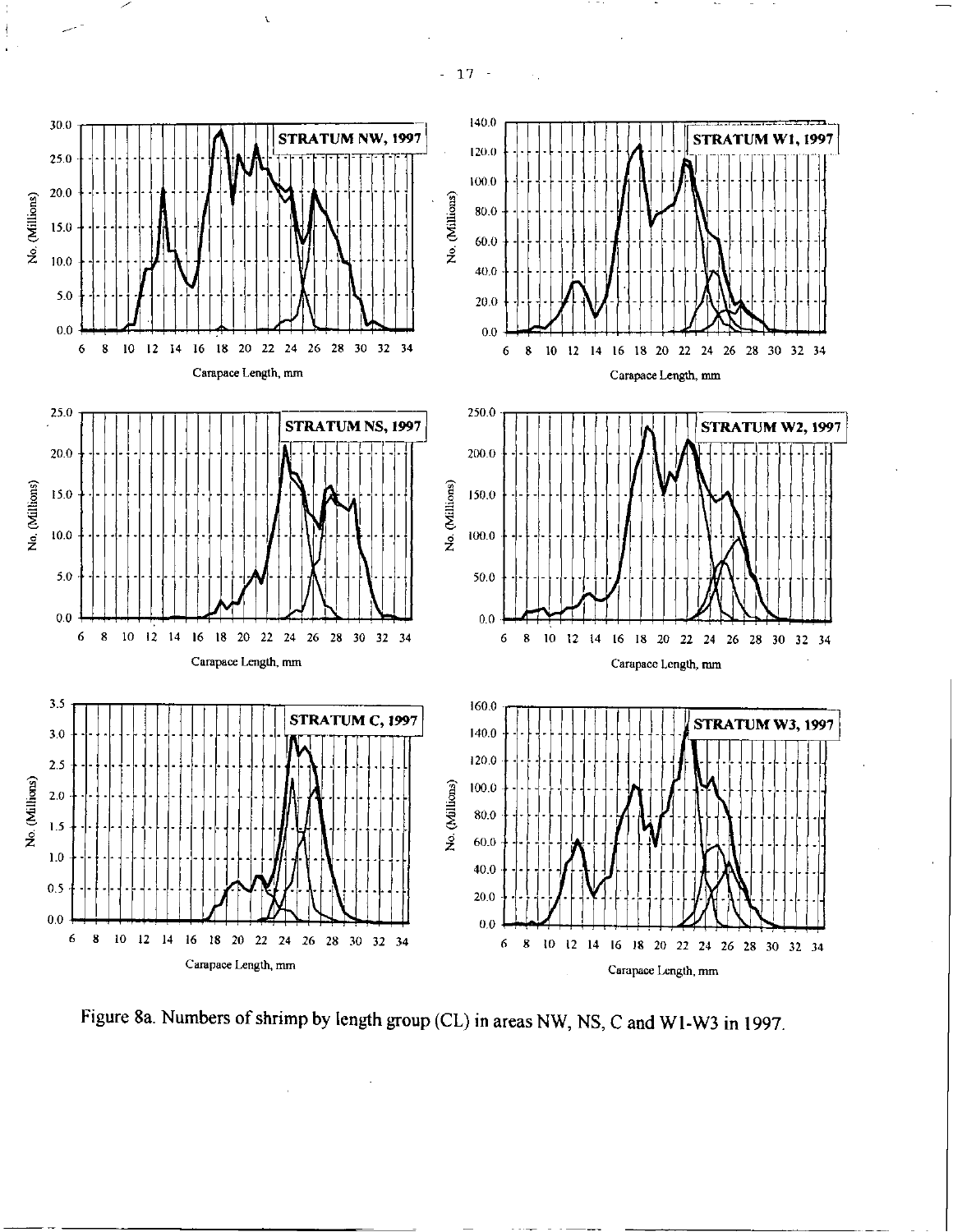

Figure 8b. Numbers of shrimp by length group (CL) in areas W4-W7 in 1997.

- 18 -